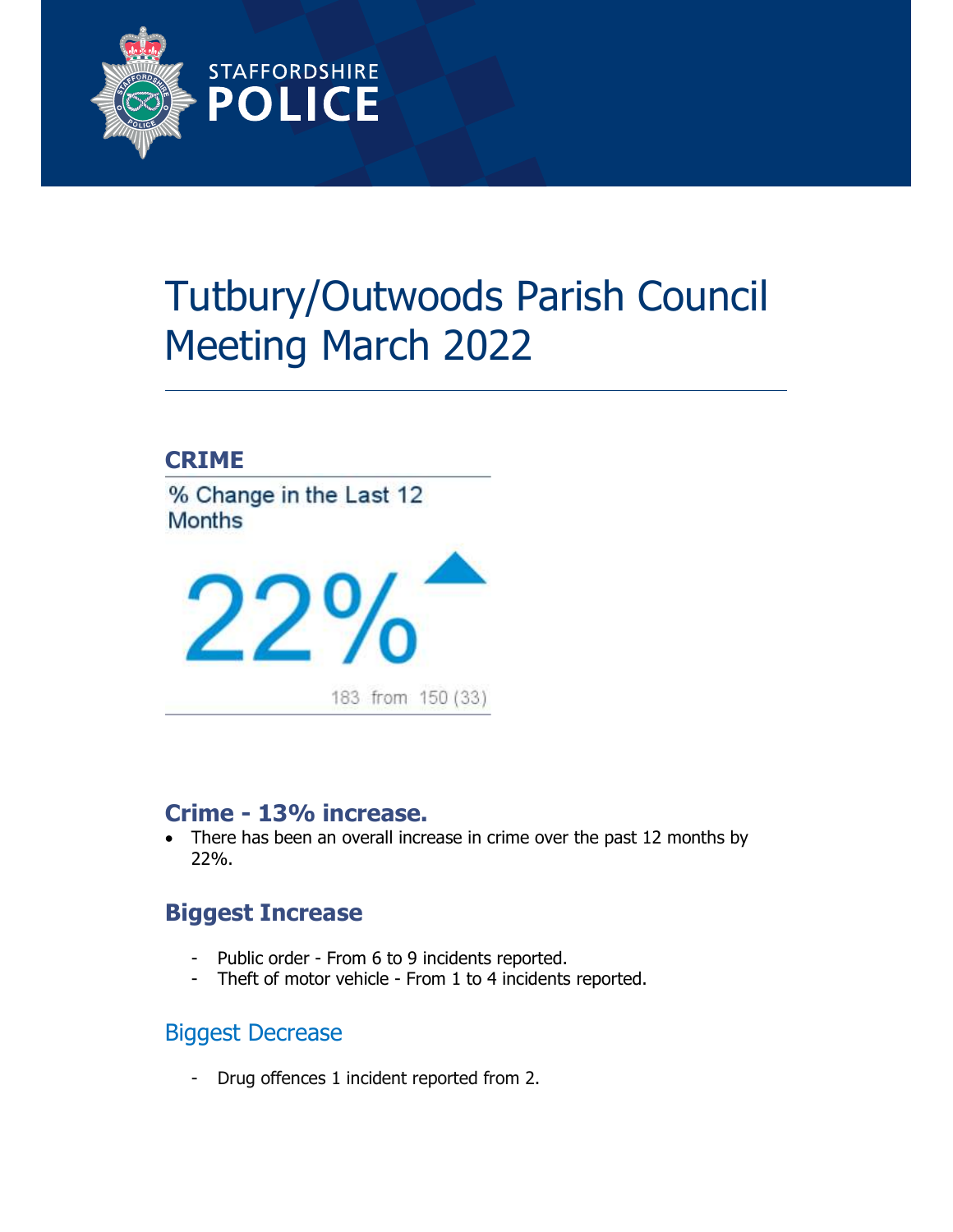- Theft from Motor Vehicle. From 2 to 1 incidents reported.

#### ASB

ASB % Change in the Last 12 **Months** 



52 from 83 (-31)

#### **Overall**

There has been an overall decrease in Tutbury/Outwoods of ASB by 37% incidents reported from 83 to 52.

Biggest decreases

- ASB Rowdy behaviour. 100% less.
- ASB neighbour disputes. 45% less.

## Community engagement

There have been two reports of stolen cars being taken from the Tutbury area. Please be vigilant and report any suspicious activity to us. Always lock your vehicle and remove any valuable possessions. Try and park in a well-lit area where possible.